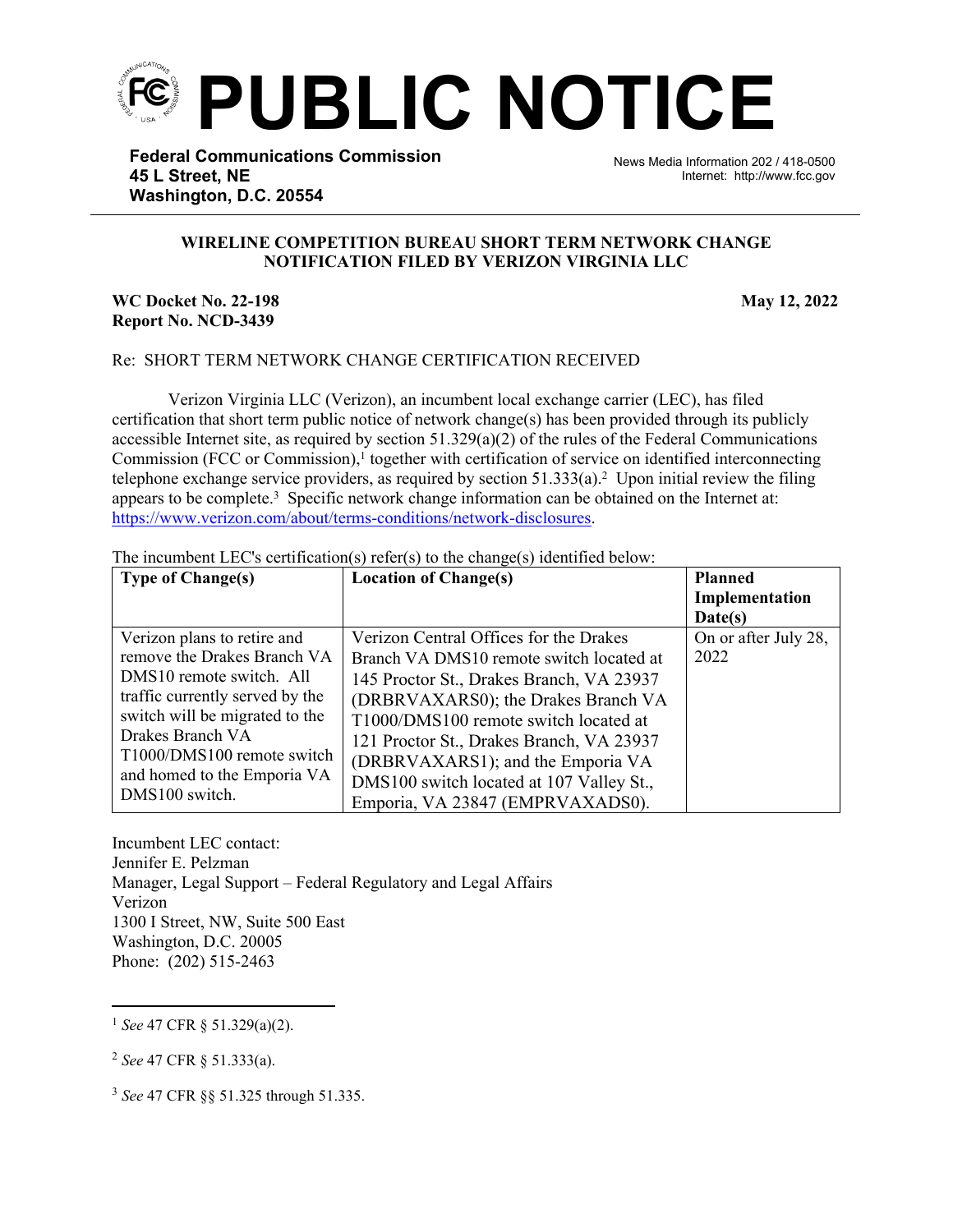An objection to an incumbent LEC's short term notice may be filed by an information service provider or telecommunications service provider that directly interconnects with the incumbent LEC's network. Such objections must be filed with the Commission, and served on the incumbent LEC, no later than the ninth business day following the release of this Public Notice.<sup>4</sup> The effective implementation date(s) of network changes referenced in short term notices are subject to the FCC public notice period described under section  $51.333(b)(1)$ .<sup>5</sup> For purposes of computation of time when filing a petition for reconsideration, application for review, or petition for judicial review of the Commission's decision, the date of "public notice" shall be the later of ten business days after the release date of this Public Notice, or the release date of any further public notice or order announcing final action, as applicable. Should no petitions for reconsideration, applications for review, or petitions for judicial review be timely filed, the proceeding listed in this Public Notice shall be terminated, and the docket will be closed.

Information service providers and telecommunications service providers that directly interconnect with the incumbent LEC's network may file objections, and other interested parties may file comments, regarding this network change notice using the Internet by accessing the ECFS: [http://apps.fcc.gov/ecfs.](http://apps.fcc.gov/ecfs) Filers should follow the instructions provided on the Web site for submitting comments. Generally, only one copy of an electronic submission must be filed. In completing the transmittal screen, filers should include their full name, U.S. Postal Service mailing address, and the applicable docket number. Interested parties also may comment on this network change notice by sending an e-mail to [NetworkChange@fcc.gov.](mailto:NetworkChange@fcc.gov) The subject line of the e-mail must include the correct NCD Report Number or docket number in order for the comments to be considered in conjunction with this proceeding. All information submitted including names and addresses will be publicly available via the web.

Parties who choose to file paper copies must file an original and one copy of each filing. Such filings can be sent by commercial overnight courier, or by first-class or overnight U.S. Postal Service mail.<sup>6</sup> All filings must be addressed to the Commission's Secretary, Office of the Secretary, Federal Communications Commission. Commercial overnight mail (other than U.S. Postal Service Express Mail and Priority Mail) must be sent to 9050 Junction Drive, Annapolis Junction, MD 20701. U.S. Postal Service first-class, Express, and Priority mail must be addressed to 45 L Street, NE, Washington, D.C. 20554.

This proceeding is considered a "permit but disclose" proceeding for purposes of the Commission's ex parte rules.<sup>7</sup> Participants in this proceeding should familiarize themselves with the Commission's *ex parte* rules. Persons making *ex parte* presentations must file a copy of any written presentation or a memorandum summarizing any oral presentation within two business days after the presentation (unless a different deadline applicable to the Sunshine period applies). Persons making oral *ex parte* presentations are reminded that memoranda summarizing the presentation must (1) list all persons attending or otherwise participating in the meeting at which the *ex parte* presentation was made, and (2) summarize all data presented and arguments made during the presentation. If the presentation

<sup>7</sup> 47 CFR § 1.1200 *et seq*.

<sup>4</sup> *See* 47 CFR § 51.333(c).

<sup>5</sup> *See* 47 CFR § 51.333(b)(1).

<sup>6</sup> Effective March 19, 2020, and until further notice, the Commission no longer accepts any hand or messenger delivered filings. This is a temporary measure taken to help protect the health and safety of individuals, and to mitigate the transmission of COVID-19. *See FCC Announces Closure of FCC Headquarters Open Window and Change in Hand-Delivery Filing*, Public Notice, 35 FCC Rcd 2788 (OMD 2020), [https://www.fcc.gov/document/fcc-closes-headquarters-open-window-and-changes-hand-delivery-policy.](https://www.fcc.gov/document/fcc-closes-headquarters-open-window-and-changes-hand-delivery-policy)